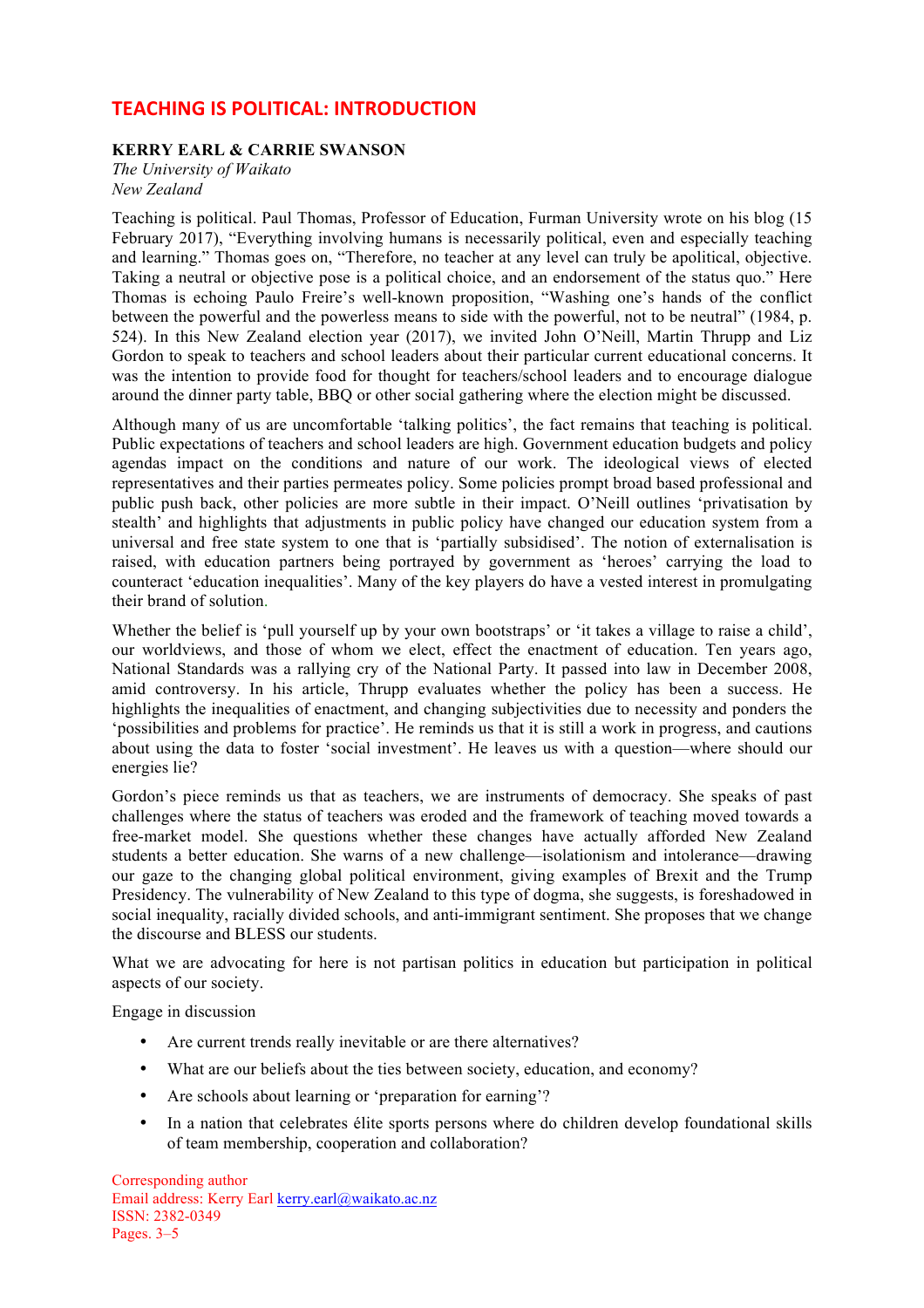## *4 Kerry Earl and Carrie Swanson*

• What is the place for literature and arts in New Zealand?

Advocate for

- policies of inclusion, equity, and sustainability across education, health, justice and environmental issues;
- dialogue that explores possibilities rather than reduces issues to 'my side' and 'your side'; this side and the 'other' side;
- setting the trajectory of our future in New Zealand towards the kind of society you wish to live in;
- voting.

In classrooms around the country, at a number of levels, children will be studying New Zealand's electoral process, how our government works and, we assume, concepts of citizenship and democracy. There are now many resources available to answer such questions, and studies available on student views on, and learning about the political process to support teachers in working with children.

Contemporary international experience (United States of America, France, the United Kingdom) reinforces the significance of the right to vote and the importance of informed choice. The results of these elections remind us that it does matter; all votes counts. Our government is an indication of our national identity, how we view our land and our history, who we aspire to be and how we seek to interact with each other and with the other.

Therefore, whether it is around our dinner tables or in our classrooms, as we experience the New Zealand's electoral process, we consider how our government works, the impact policy has on education, and the privileges and constraints of citizenship and democracy. The old adage—'be careful what you wish for' comes to mind.

Other articles in this issue also speak to key themes for this journal: Consideration of what it means to be a teacher, teacher development and curriculum development.

In Gosgriff's piece, the benefits of taking outdoor experience classes with students for teachers' wellbeing is explored. The project this article is based on has already spoken in other publications on the advantages for students. Gosgriff wanted to highlight the 'support' that interacting with the natural world can provide for teachers too.

Whyte and Deane provide us with an example of a teacher making decisions about the 'how' and the 'whats' of curriculum and assessment pedagogy. A link to a YouTube clip is provided to give a visual reference for the story. Recognising that convergent influences in summative judgements of student achievement and standards are providing the drive for greater similarities in students' experience of teaching and learning, and for teacher control of timetables and content, these authors using the NZC as support, advocate for divergent practices of student exploration, curiosity and questioning. A jigsaw piece of this issue being teacher agency in curriculum practice.

Lemon and Edwards tell a story of how one young teacher successfully handled making a culturally responsive connection with her secondary class. The unpacking of this narrative using Bell (2011) provides some support for new teachers and teachers with new challenging classes. Theory informs practice and can help us make meaning from experience. The stories of others can help sustain our own resilience.

The collection by Hunter et al., draws attention to teacher agency and critical inquiry of curriculum policy. As a collection it ticks many boxes for Teachers and Curriculum journal. Developed originally as Working Paper assignments in a Masters of Teaching programme, these five manuscripts, with Pip's introduction to set the scene, present new teacher views on the New Zealand Curriculum document. Readers can consider the depth of these students' critical inquiry and personal meaning making after only three months of teacher education and also (re)consider what it means to be a teacher under current policy.

It is interesting to speculate on the degree of match and mismatch between teacher and student ideas/expectations about the use of digital technologies (DTs) for teaching and learning. How do we know whose ideas to pursue? Hawera, Wright and Sharma explore how lecturers *best* support student